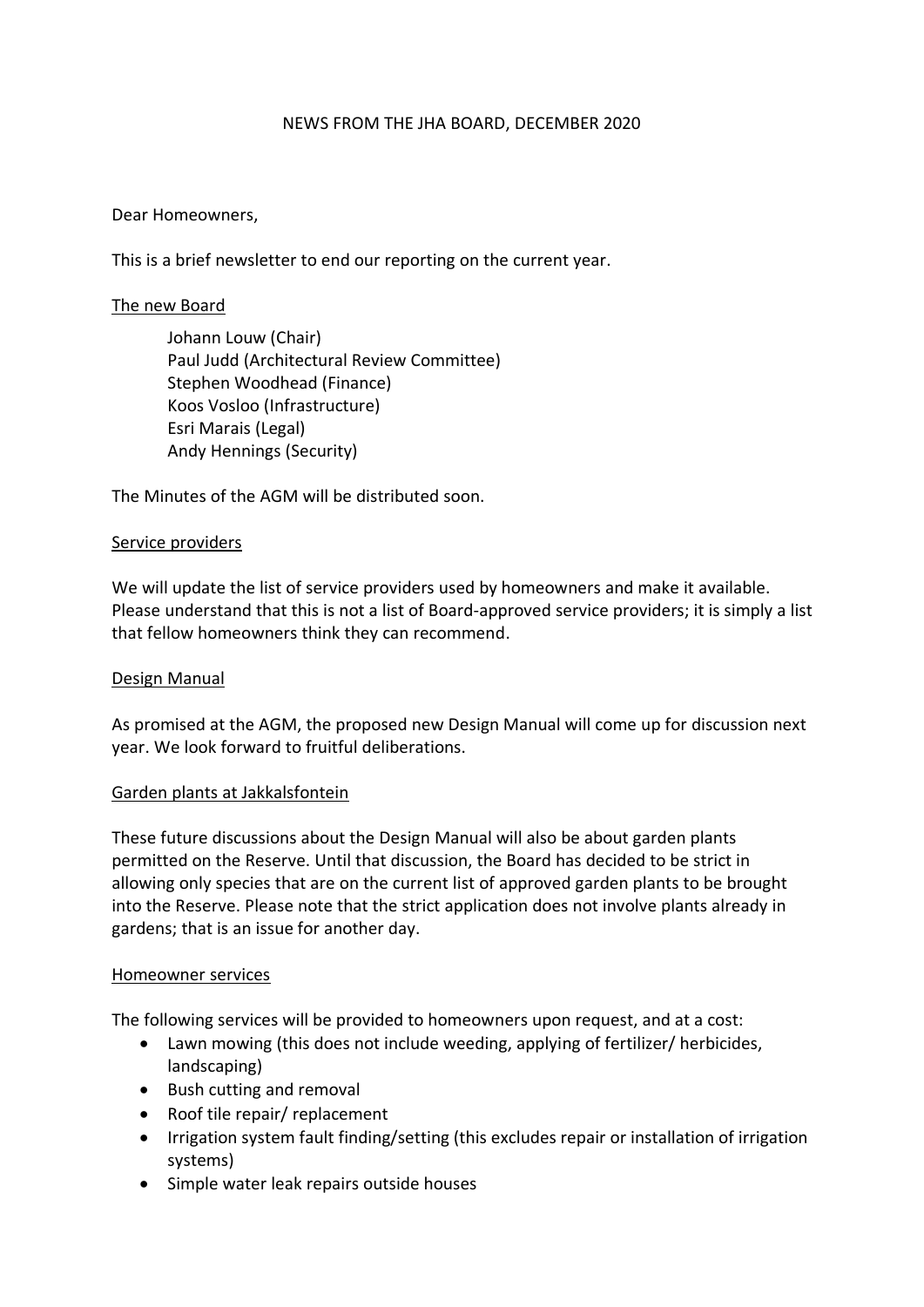- Unblocking of drains
- Bird screens on chimneys
- Jumpstarting of vehicle batteries/loading
- Moving of heavy equipment

The following homeowner services are not provided:

- External and internal painting
- Carpentry-related repairs, which include doors, windows, shutters and gates
- Construction of soakaways
- Telephone fault finding/repair
- Irrigation system repair/ installation
- Transportation of homeowners to/from medical facilities
- Chimney cowl repairs

#### Policy on dogs

Following a decision at the AGM, the existing policy on guests bringing dogs onto the Reserve remains in place:

"A maximum of two dogs may be kept per homeowner but are not allowed beyond the confines of a resident's property unless on a leash and under the owner's direct control. Access to the Reserve will be allowed if the dog belongs to a member of a homeowner trust or syndicate or members of the family of the principal owner and is "Registered" at the Administration Office. The homeowner remains responsible for the behaviour of the dogs on his/her property and no more than 2 dogs will be allowed on the property at any one time. The intertidal zone on the beach falls outside the jurisdiction of Jakkalsfontein. In terms of the Swartland Municipal bylaw relating to dogs, dogs must be kept on a leash under the owner's direct control whilst on the beach."

People who are short-term rentals (AirBnB, home exchangers, etc.) therefore may not bring dogs onto the Reserve.

#### Friendly reminder

The Board would like to remind all homeowners and ask that they ensure that all family members are aware of the rules of basic etiquette that allow us all to enjoy Jakkalsfontein, especially at this time of the year that brings greater numbers to the Reserve:

- no individual or dog is permitted access to the dune area between the houses and the beach, unless on the constructed walkways;
- all dogs leaving a private residence must be on a leash and under the responsible individual's control at all time, AND the responsible individual must pick up all excrement immediately and dispose of in a suitable garbage bin; and
- all drivers must abide by the speed limit and be on constant vigilance for animals, children and bicycles.

#### Final note